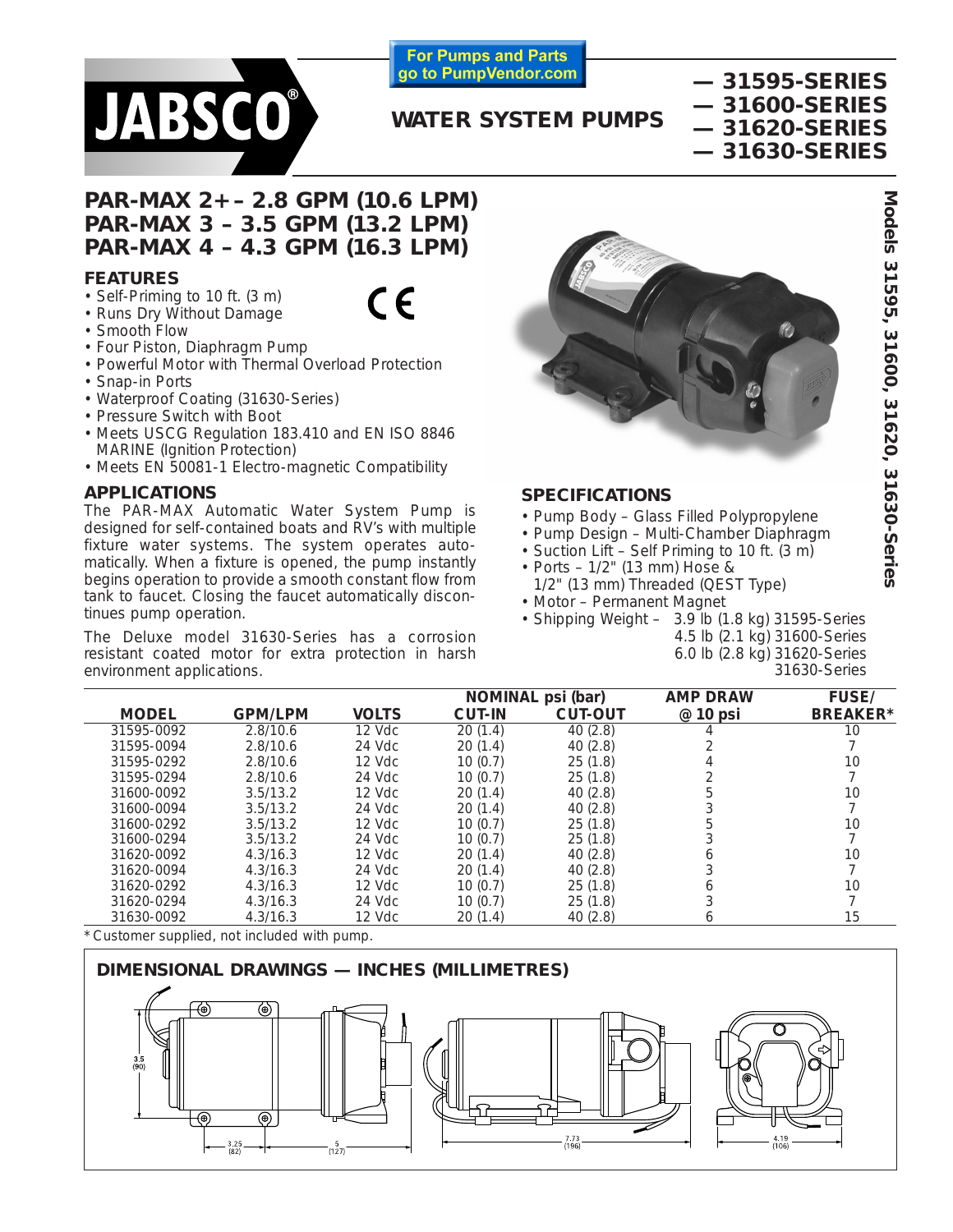

# **MOUNTING**

The PAR-MAX pumps are self-priming and may be located above or below the fresh water tank in a dry location. To vertically mount these units, it is best to do so with the motor on top. This will prevent water dripping on motor in the event of a leak. **Place pump on a solid surface and secure with four mounting screws (not included) being careful not to compress the rubber grommets which act as shock absorbers.**

# **PLUMBING**

Select two of the port adaptors supplied to match your plumbing system. **Flexible potable water hose or PEX tubing is recommended instead of rigid piping at pump.** If you choose to use rigid piping, provide a short length of hose between pipe and the pump to avoid noise and vibration. Use clamps at both ends of hose to prevent air leaks into the water line. NOTE: Intake hose must be minimum 1/2" (13 mm) ID reinforced hose. Main distribution line from pump outlet should also be 1/2" (13 mm) ID with branch and individual supply lines to outlets no smaller than 3/8" (10 mm). A Jabsco "Pumpgard" in line strainer should be installed between pump and tank to keep debris out of pump and system. Fresh water tank must be vented. Avoid any kinks or fittings which could cause excessive restrictions. Remember to periodically clean faucet and "Pumpgard" screens.



**WARNING! Explosion hazard. Do not pump gasoline, solvents, thinners or other flammable liquids. To do so can cause an explosion resulting in injury or death.**

## **WIRING**

In an easily accessible location, install a switch (Jabsco 44960-Series) to control electricity to the pump. Turn the pump off when not used for extended periods or when the tank is empty.

The electrical circuit should be protected with an overcurrent protection device in the positive lead. See chart for proper size. The pump circuit should not include any other electrical loads. The free lead at the pressure



switch is positive. Black wire from the motor is negative. Select wire size from chart below. Use total length of wire from the battery to pump and return. Chart allows for 3% voltage drop. If in doubt, use next larger wire size.

| <b>Total length</b> | $0 - 20$             | $20 - 35$            | $35 - 55$            |
|---------------------|----------------------|----------------------|----------------------|
| in feet             | $(0-6 \, \text{m})$  | $(6-11 \text{ m})$   | $(11-17 \text{ m})$  |
| 12 Volt             | #14 AWG              | #12 AWG              | #10 AWG              |
|                     | $(2.5 \text{ mm}^2)$ | $(4 \, \text{mm}^2)$ | $(6 \text{ mm}^2)$   |
| 24 Volt             | #16 AWG              | #14 AWG              | #12 AWG              |
|                     | $(1.5 \text{ mm}^2)$ | $(2.5 \text{ mm}^2)$ | $(4 \, \text{mm}^2)$ |



**! WARNING Fire hazard. Wiring must comply with applicable electrical standards and include a properly sized fuse or circuit breaker. Improper wiring can cause a fire resulting in injury or death.**

### **If you are not familiar with applicable electrical standards, have the unit installed by a qualified electrician.**

After installation, check the voltage at the pump motor. Voltage should be checked when pump is operating. Full voltage must be available at the pump motor at all times.

## **OPERATION**

- 1. Check level of water in tank.
- 2. Open all faucets hot and cold.
- 3. Switch on power to pump and wait for hot water tank and water lines to fill.
- 4. Close each faucet as flow becomes steady and free of air (close cold water faucet first). Pump should shut off soon after closing last faucet.
- 5. Pump is now ready for automatic operations. It will start when faucet is opened and stop when faucet is closed.
- 6. If pump will be inoperative for a considerable length of time, turn off circuit to pump and bleed system by opening faucet.

**ACAUTION** Motor case will get hot. Prolonged contact during operation may cause a burn.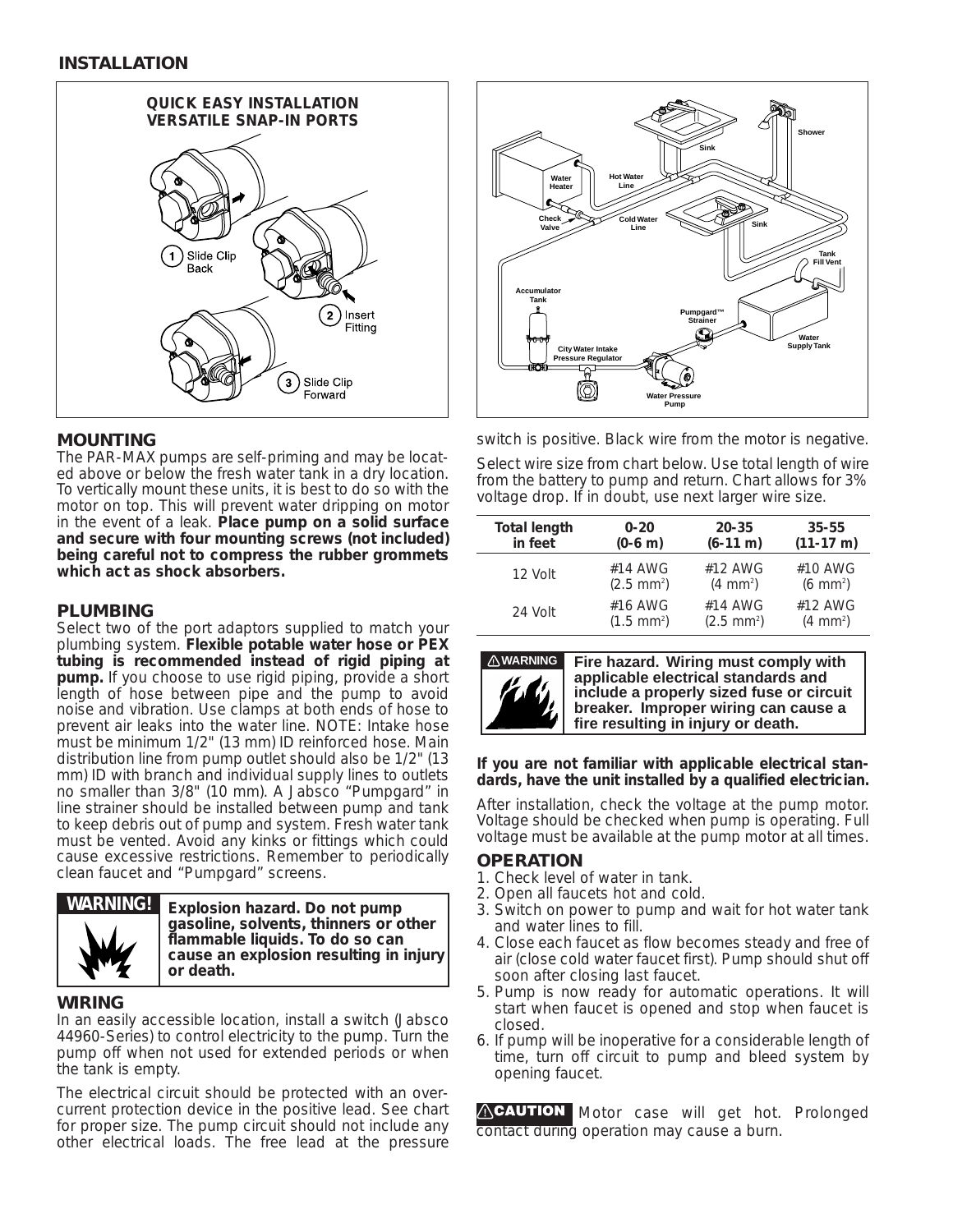

### **WARNING: DISCONNECT POWER TO PUMP AND OPEN VALVE TO RELIEVE WATER PRESSURE PRIOR TO SERVICING PUMP**



| <b>KEY</b> | <b>DESCRIPTION</b>         |              | <b>QTY</b> | 31595-SERIES | 31600-SERIES | 31620-SERIES | 31630-SERIES |
|------------|----------------------------|--------------|------------|--------------|--------------|--------------|--------------|
|            | Upper Housing              | XXXXX-0092   |            | 18910-4040   | 18910-4040   | 18910-4040   | 18910-4040   |
|            |                            | XXXXX-0094   |            | 18910-4040   | 18910-4040   | 18910-4040   | 18910-4040   |
|            |                            | XXXXX-0292   |            | 18910-4025   | 18910-4025   | 18910-4025   | 18910-4025   |
|            |                            | XXXXX-0294   |            | 18910-4025   | 18910-4025   | 18910-4025   | 18910-4025   |
| 2          | Valve Kit                  |              |            | 18911-7030   | 18911-7030   | 18911-7030   | 18911-7030   |
|            | Diaphragm Kit              |              |            | 18912-3040   | 18912-3040   | 18912-3040   | 18912-3040   |
| 4          | Lower Housing Kit          |              |            | 18915-9000   | 18915-9002   | 18915-9002   | 18915-9002   |
| 5.         | Pressure Switch XXXXX-0092 |              |            | 18916-0040   | 18916-0040   | 18916-0040   | 18916-0040   |
|            |                            | XXXXX-0094   |            | 18916-0040   | 18916-0040   | 18916-0040   | 18916-0040   |
|            |                            | XXXXX-0292   |            | 18916-0025   | 18916-0025   | 18916-0025   | 18916-0025   |
|            |                            | XXXXX-0294   |            | 18916-0025   | 18916-0025   | 18916-0025   | 18916-0025   |
| *6         | Service Kit                |              |            | 18920-9042   | 18920-9043   | 18920-9043   | 18920-9043   |
|            | Motor Kit - 12V EMC COMP   |              |            | 18919-0134   | 18919-0131   | 18919-0132   | 18919-0133   |
|            |                            | 24V EMC COMP |            | 18919-1055   | 18919-1052   | 18919-1053   | N/A          |
| 8          | Slide Clips                |              |            | 30648-1000   | 30648-1000   | 30648-1000   | 30648-1000   |
| 9          | Pumphead Assy. XXXXX-0092  |              |            | 18914-6240   | 18914-6340   | 18914-6340   | 18914-6340   |
|            |                            | XXXXX-0094   |            | 18914-6240   | 18914-6340   | 18914-6340   | 18914-6340   |
|            |                            | XXXXX-0292   |            | 18914-6225   | 18914-6325   | 18914-6325   | 18914-6325   |
|            |                            | XXXXX-0294   |            | 18914-6225   | 18914-6325   | 18914-6325   | 18914-6325   |

# **DISASSEMBLE**

- **Pressure Switch (5)**
- **1.** Disconnect power to pump and open a faucet or valve to relieve system pressure.
- **2.** Remove Rubber Boot, then remove the two visible Pressure Switch Screws located on each side of the Pressure Switch (5).

### **Upper Housing (1)**

- **3.** Slide Port Clip (8) back and unplug from Tank Plumbing.
- **4.** Loosen but DO NOT remove the four Pump Head Screws and carefully remove Upper Housing Assembly (1).
- **5.** Remove Check Valve (2) and inspect for debris.

#### **Check Valve Assembly (2)** Follow Steps 1, 3 & 4 **6.** Inspect Check Valve (2) and O-Ring

### **Lower Housing (4)** Follow Step 1, 3 & 4

- **7.** Remove Rubber Plugs on housing (4-A) to access Allen Screw.
- **8.** Rotate Lower Housing (4), so access notch is aligned with Cam Bearing Set Screw (4-C), loosen set screw with a 1/8" Allen Wrench and slide pump head off motor shaft.

### **Diaphragm (3-B)**

- **9.** Loosen four cam piston screws with Phillips head screw driver and pull apart cam (4-B) from Inner Pistons (3-A). (Both pistons (3-A & C) should be replaced when a new Diaphragm (3-B) is installed.)
- **Motor (7)** Follow steps 1, 3, 4, 7, & 8

# **REASSEMBLE**

### **Diaphragm (3-B)**

- **1.** Insert Outer Pistons (3-C) into Lower Housing (4-A) by bending pistons at center fold.
- **2.** Placing the Diaphragm (3-B) (flatter side of Diaphragm facing the motor) on the Lower housing (4-A). Press each Inner Piston (3-A) through the Diaphragm and Lower Housing (4A) into Outer Piston (3-C). Hex stem of Inner Pistons (3-A) must be aligned into hex holes in Outer Pistons (3-C). Tighten cam piston screws partially, center piston in diaphragm, and tighten screws securely (18 in. lbs. torque). Also, the Outer Pistons (3-C) must be aligned with alignment slots on Cam Assembly (4-B) making sure screw holes align in cam assembly, otherwise diaphragm will leak.

### **Cam Bearing (4-B)**

**3. Place Cam Bearing (4-B) over Inner Pistons (3-C) and tighten down** with four Phillips Head Screws. (18 in. lbs. torque)

### **Lower Housing (4) to Motor (7)**

- Coat motor shaft with grease prior to installing Cam Bearing (4-B).
- **4.** When installing the Lower Housing (4), rotate access notch to align with Cam Bearing Set Screw (4-C)
- **5.** Attach Cam Bearing (4-B) to motor shaft indentation with Cam Bearing Set Screw (4-C). (35 in. lbs. torque)

## **6.** Reinsert new Notch Plugs.

- **Check Valve (2)**
- **7.** Place Ferrules (Rubber Cones) in the Upper Housing (1) coned side first.
- **8.** Properly seat O-Ring in Check Valve (2) and insert Check Valve (2) into the Upper Housing (1).

### **Upper Housing (1)**

**9.** Place Upper Housing (1) on top of the Lower Housing (4-A) and tighten Hex Bolts (30 in. lbs. torque) through the Upper Housing (1) to the Motor.